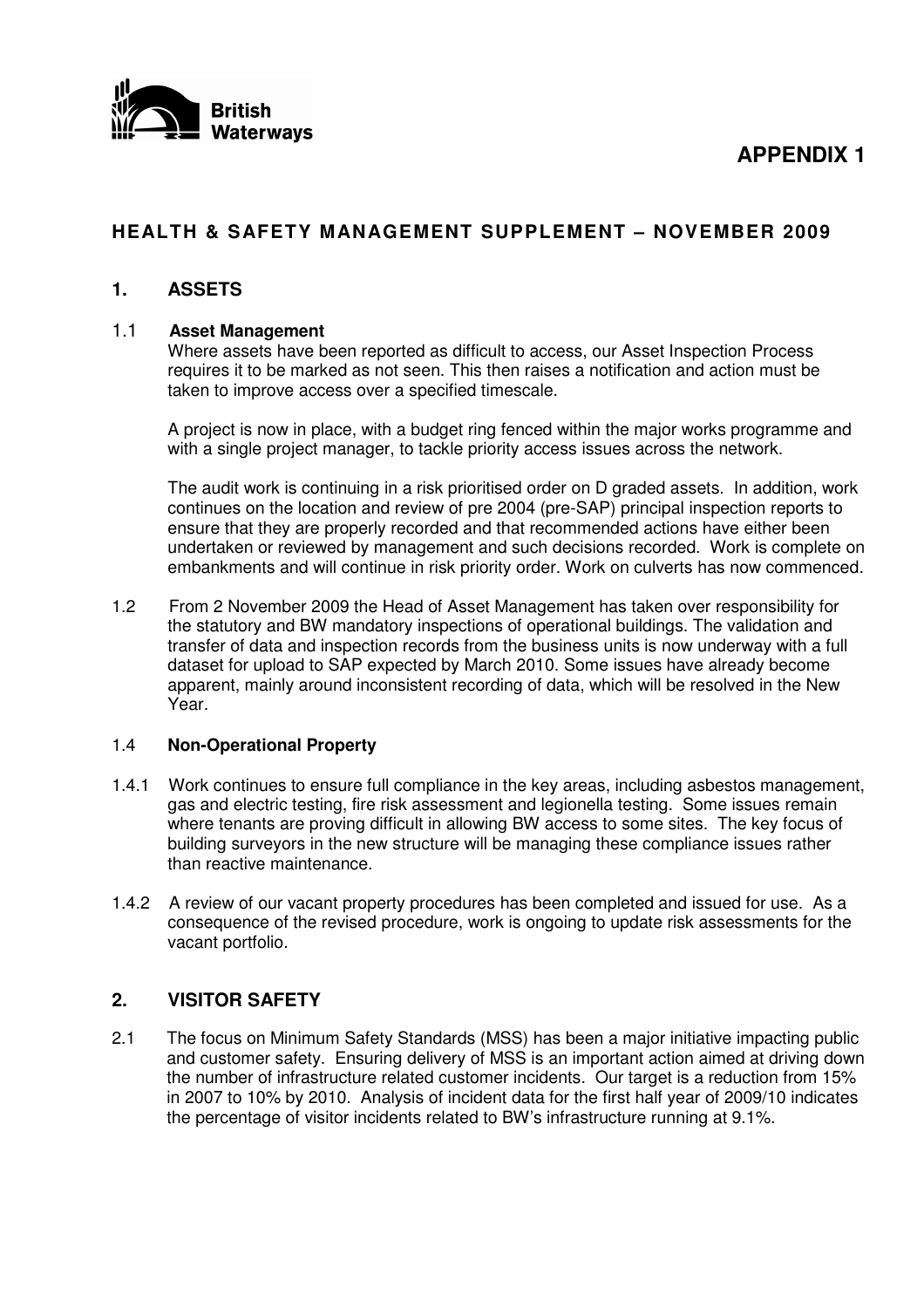- 2.2 There have been no reportable incidents to Members of the Public since the last report. We reported the tragic incident where a hire boater fell from the stern of the boat in Varney Lock on the South Oxford Canal and was fatally injured. We have investigated the incident to identify any appropriate learning points for BW. A meeting with representatives of the hire boat trade was held to explore any actions required. The trade are reiterating their guidance about having someone at the helm when the boat is under power and advice on the appropriate way to fill a lock to reduce the likelihood of sudden movements of the vessel. The Boater's handbook, jointly published by BW the EA and supported by the Boating Industry, will be reviewed to ensure control of boats in lock reflects the learning points from this incident. The inquest has not been held so we don't yet have the formal report into the tragedy.
- 2.3 We have a research project underway, looking into possible design improvements to lock paddles and their gearing. An initial report will be drafted later in the year.
- 2.4 Following our successful campaign to reduce lock cill related sinkings in the past 2 years we are moving on to concentrate our efforts on preventing lock gate related hang ups. This is best prevented by fendering gates (cladding in a suitable way) to prevent the bow or stern of the boat becoming trapped on the gate structure. We are concentrating investigations on the potential for boats to be caught between the top bar of the bottom gate and the balance beam. The risk can be resolved by covering this gap but it is important to take account of the requirement in some situations for water to weir over bottom gates. We are undertaking site specific risk assessments during the annual inspection programme to assess the scale of remedial work required. Our reporting of full compliance with Minimum Safety Standards on this item will be reviewed as part of the site specific risk assessment and any required adjustment to compliance levels reported and published.

#### **3. CONTRACTORS**

There have been no incidents involving contractors working for BW,

British Waterways was sentenced at Gloucester Crown Court for our involvement in the tragic death of David Moore a contract diver working for BW at Upper Lode Lock on the River Severn in 2004. The judge in his summing up was very critical of BW and the Diving Contractor. With regard to BW he was particular in his condemnation of BW "paying lip service" to procedures which if implemented properly should have avoided the tragedy.

We plan to use this incident and other major incidents such as those at Gilwern on the Monmouth and Brecon Canal in 2007 and death of the contractors on the Kennet and Avon in 2004 to develop a hard hitting program of education and training for managers at all levels in BW. The focus of this program will be meaningful management of risk with active rather than "unthinking" compliance with our safety management system. We will develop this program for launch in April 2010 and it will involve a professionally produced DVD and facilitated learning workshops.

#### **4. VOLUNTEERS**

- 4.1 A Direction covering the Health and Safety Management of volunteer organisations was introduced during 2007. 24 Volunteer organisations have been assessed as competent to undertake the day to day supervision of their own activities for specified low risk tasks. Other volunteer activities are directly supervised by BW. There has been no significant injury reported to a volunteer.
- 4.2 Volunteer H&S arrangements have been the subject of audit. The audit concluded that the H&S of volunteers is being managed appropriately.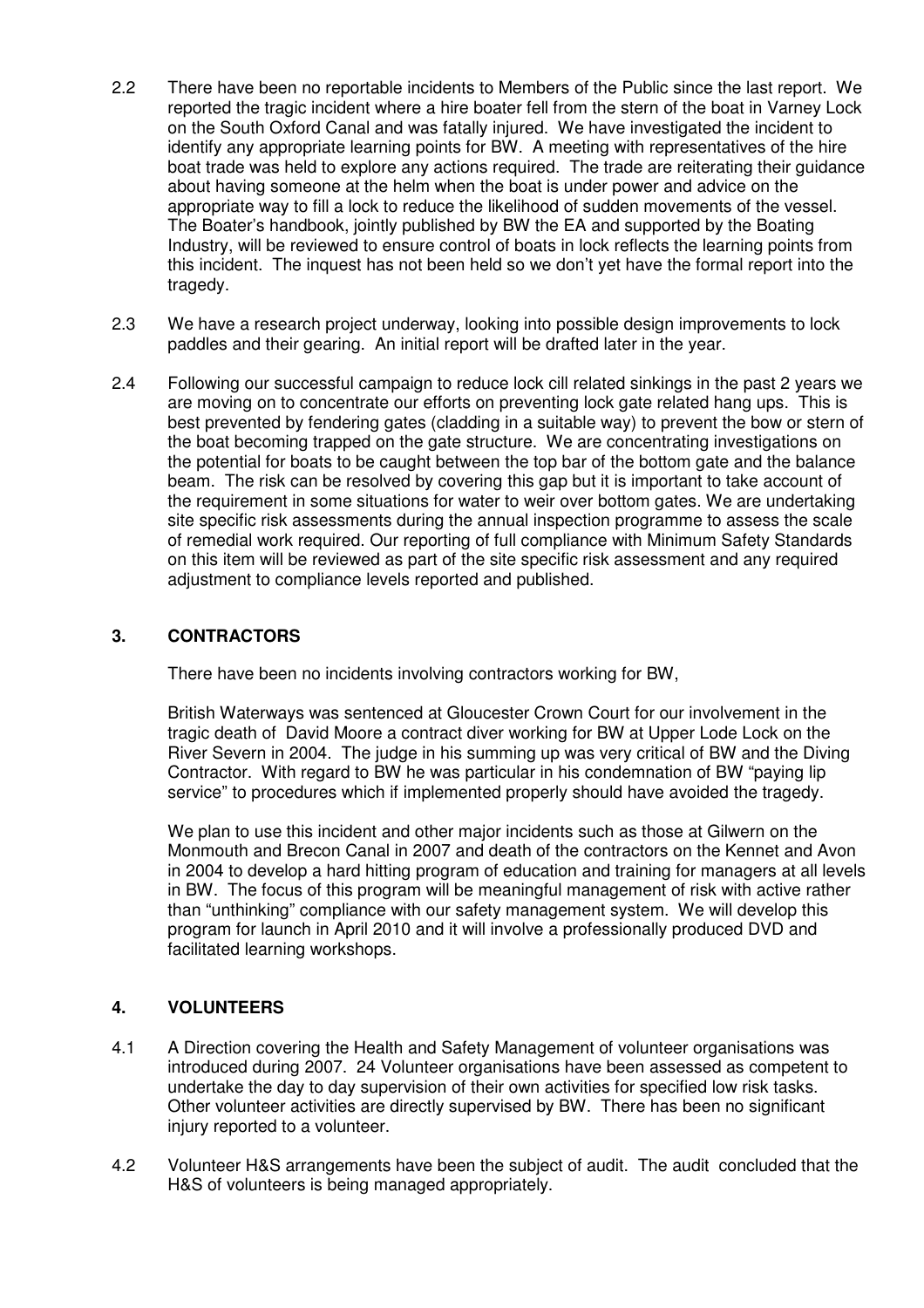## **5. EMPLOYEE OCCUPATIONAL HEALTH AND SAFETY**

#### 5.1 **Lost Time Injuries**

- 5.1.1 We are pleased to report downward trend in significant injuries continues with reportable injuries at 10 and overall lost time injuries down to 21. This is the lowest level recorded.
- 5.1.2 We have a very low incidence of major injuries compared to other organisations in the sector, although we did experience a major injury (broken leg) in March which is our first injury on this scale for over 2 years. The incident has been fully investigated and was avoidable by better planning and individual behaviour.
- 5.1.3 Promoting safe behaviour is the key to safety improvement and improved engagement with our workforce through local employee safety representatives is vital. Following on from a successful workforce roadshow, a range of improvement actions are now being addressed to engender greater involvement. Current actions include:
	- The introduction of a revised 'Point of Work Risk Assessment' process which is carried out by employees immediately prior to commencing work. We have reduced the bureaucracy associated with it which was a constant concern of the workforce.
	- We are also introducing revisions to the manager's workplace audit process which will in future assesses the off-site management of the task as well as the on-site work by canal bank employees.

#### 5.2 **Safety Benchmarks**

5.2.1 In the period of this report, we have improved substantially on our Construction Industry benchmark score and are back at 75%. Several years ago, we set ourselves the target of reaching the top quartile of companies according to the Construction Industry Safety Benchmark. The improvement over the recent months has returned us to the upper quartile and we firmly believe that further improvement will be linked directly to improvements in behavioural safety and implementing recommendations of the Workforce Roadshow and the program targeting risk management and compliance with our safety management system.

#### 5.3 **Progress against Targets 2009/10**

- **-** 25% reduction in lost time injuries to B.W. employees (start point 28, March 2009)  *progress 23 for 12 months to October 2009 - 25 % decrease*
- **-** 25% reduction in Manual Handling injuries (start point 21, March 2009*) - progress 23 for 12 months to October 2009 - 10% increase*
- **-** 25% reduction in Slip/Trip/Fall injuries (start point 47, March 2009) *progress 35 for 12 months to October 2009 – 25% decrease*
- **-** 400 worksite safety inspections by SMT members *progress to the end of October 2009 - 211inspections & 197 behavioural safety discussions recorded.*
- **-** Achieve 95% of visitor risk assessment plan *85% reported complete*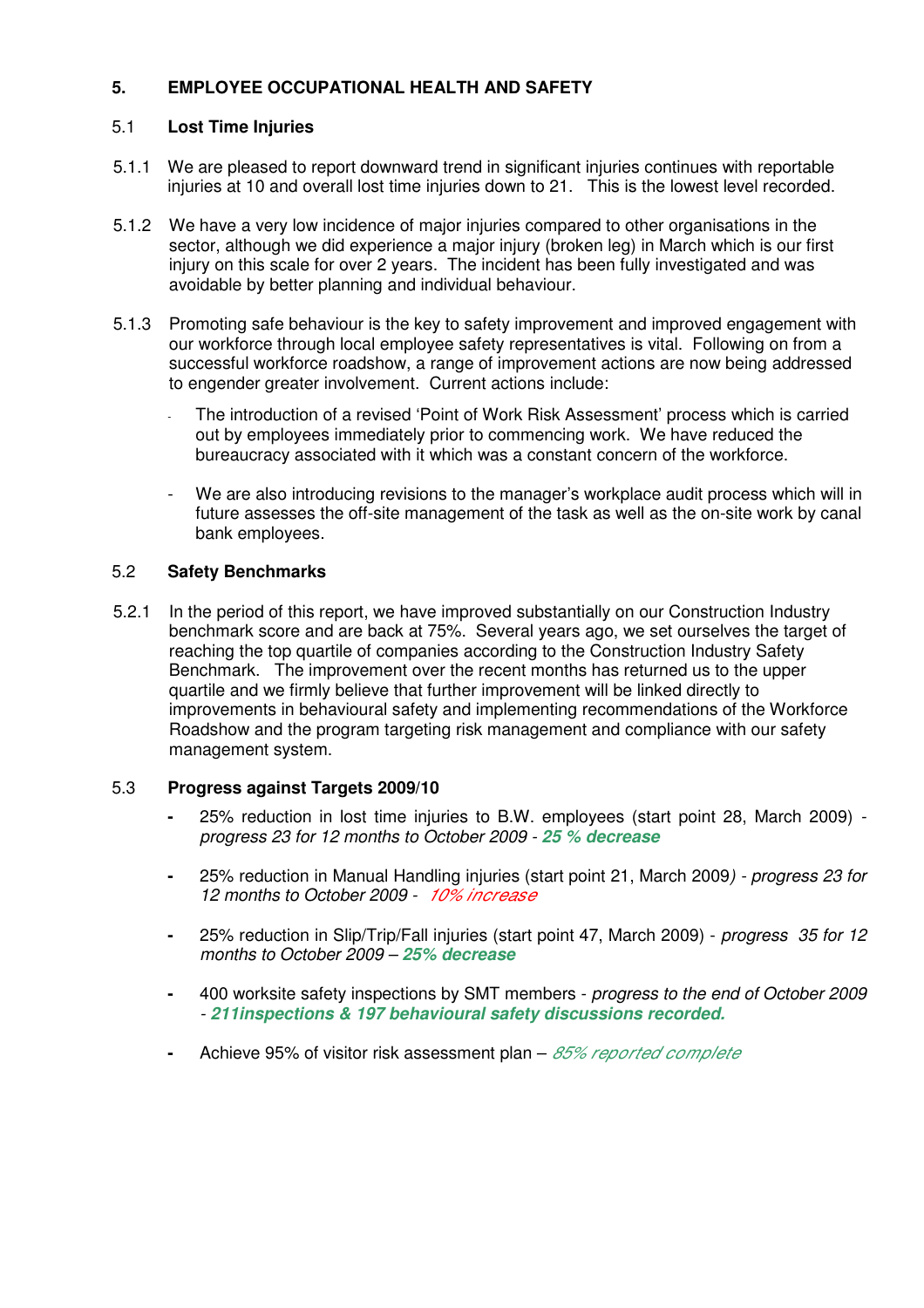#### **6. OCCUPATIONAL HEALTH**

6.1 There have been no further cases of Hand Arm Vibration Syndrome since the last Board H&S report. There have now been a total of 10 cases which have been reported to HSE under RIDDOR as industrial diseases. A review of the trend of increasing diagnosis of HAVS has been discussed with our occupational health providers. It is believed that the increasing diagnosis of symptoms has been due to earlier referrals by nurse practitioners to doctors when symptoms are described by employees. This has been in response to the revision to legislation in 2005.

# **7. COMPLIANCE**

- 7.1 The "Red Star" operational safety documents were reviewed and published by the end of September 2009.
- 7.1.1 The BWISE audit of compliance concluded at the end of October. Action plans and compliance scores are being finalised. The actions will feed into unit safety plans for 2010/11.

## **8. PORT MARINE SAFETY CODE COMPLIANCE**

The Port Marine Safety Code (PMSC) is a non-statutory Standard produced by the Department for Transport (DfT), compliance with which will enable harbour authorities to demonstrate that their statutory duties for marine operations have been discharged by using the powers available to them.

The code was updated and relaunched on the 29<sup>th</sup> October 2009. The PMSC requires the identification of three specific posts; the *Duty Holder*, discharged in BW by the Board, the *Designated Person* which is fulfilled by the Operations Director and Harbour Master fulfilled by competent local people. BW's designated ports are:

- London Docklands
- Sharpness Docks
- **River Ouse**
- Caledonian Canal
- Crinan Canal

BW has come under scrutiny recently as a result of the restructure which has changed the management arrangements for the operation of its ports at Sharpness and London Docklands. Concerns have been raised with a local MP, the Maritime and Coastguard Agency and DfT about Sharpness in particular. We are holding a range of discussions and meetings with concerned parties to explain how we have approached the change emphasising that although we have improved efficiency we have not compromised on the safety aspects of the Code.

We have had external expert advice from specialist consultants and we are convinced that we have put in place more efficient but no less safe arrangements. During 2010 we are taking the following actions.

- External Audit of PMSC compliance covering all port operations in 2010
- Quarterly report by "harbour masters" in standard format with the first report available in Jan 2010
- Competence certification for harbour personnel BW specific competence levels to be defined and process agreed by March 2010.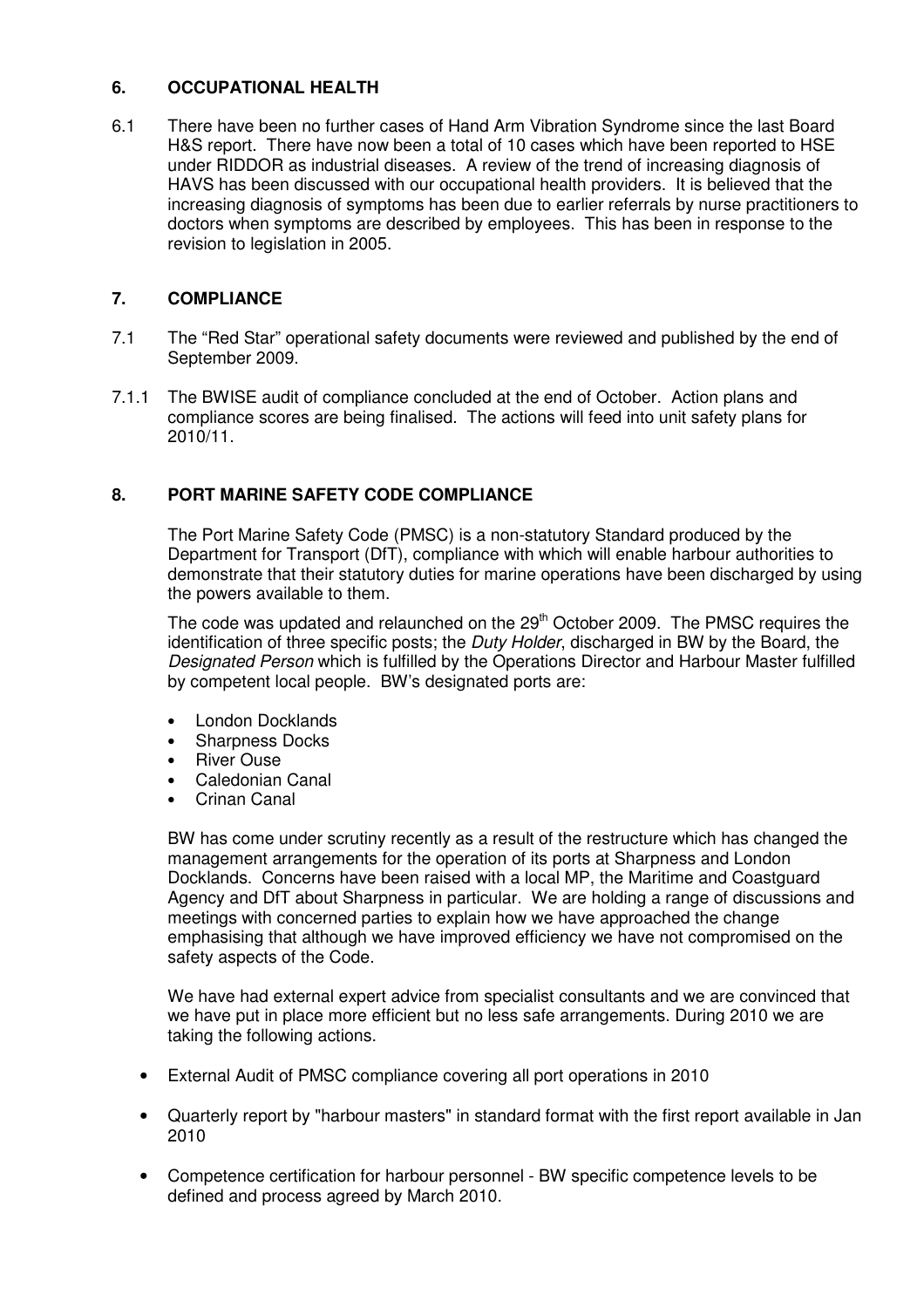# **APPENDIX 1A**

# **VISITOR SAFETY STATISTICS**

#### **REPORTABLE VISITOR INCIDENTS**

There have been no reportable injuries to customers since the last report

The following charts show the outcome of the analysis of the visitor incidents reported to BW in First half of 2009/10. 329 incidents were reported. The percentage we identified following investigation in which loss or injury had an infrastructure related cause (i.e. a defect requiring remedial action) has dropped to 9.12%.

The focus on Minimum Safety Standards should contribute significantly in driving this down further particularly slip/trip/fall related incidents.

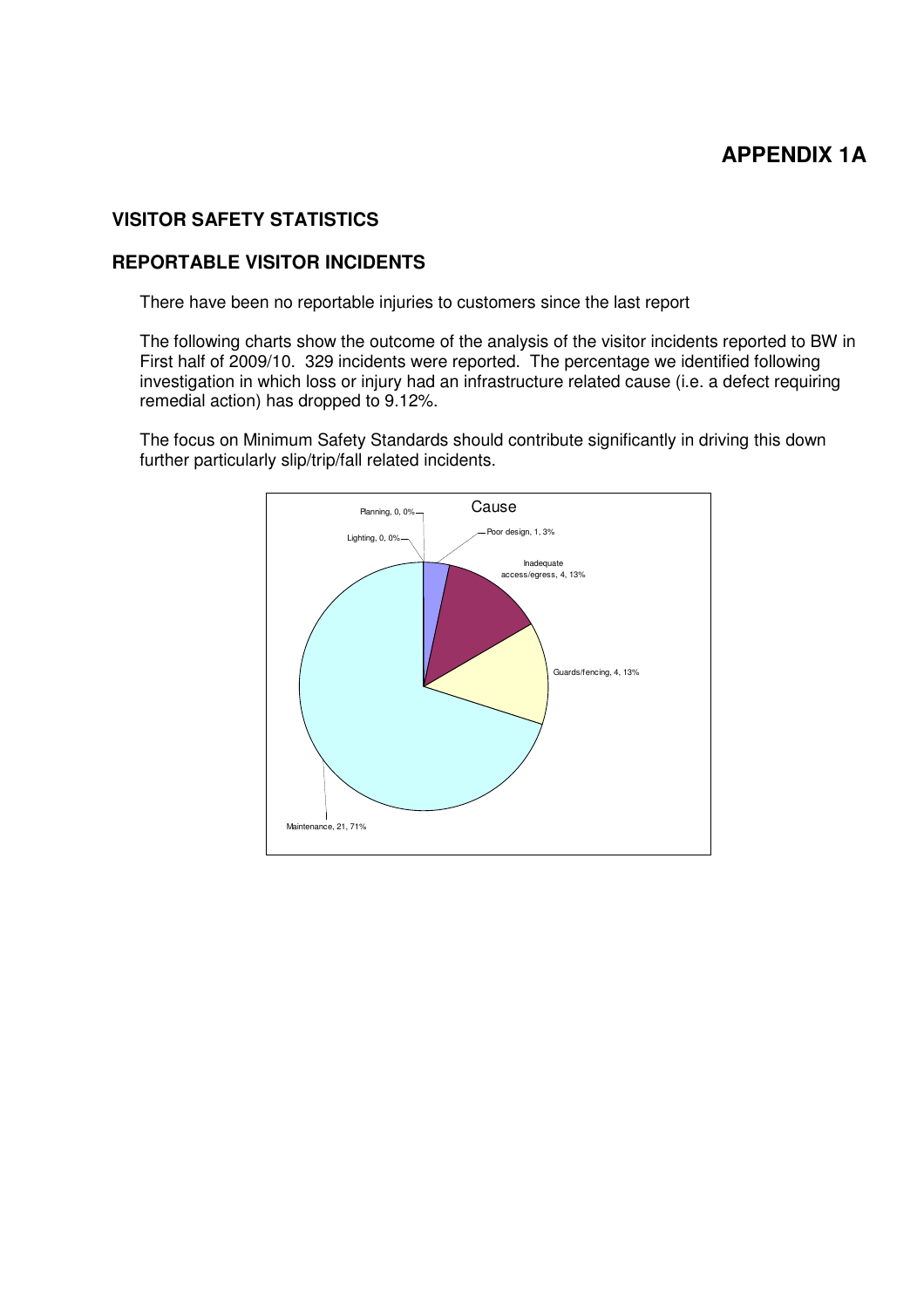

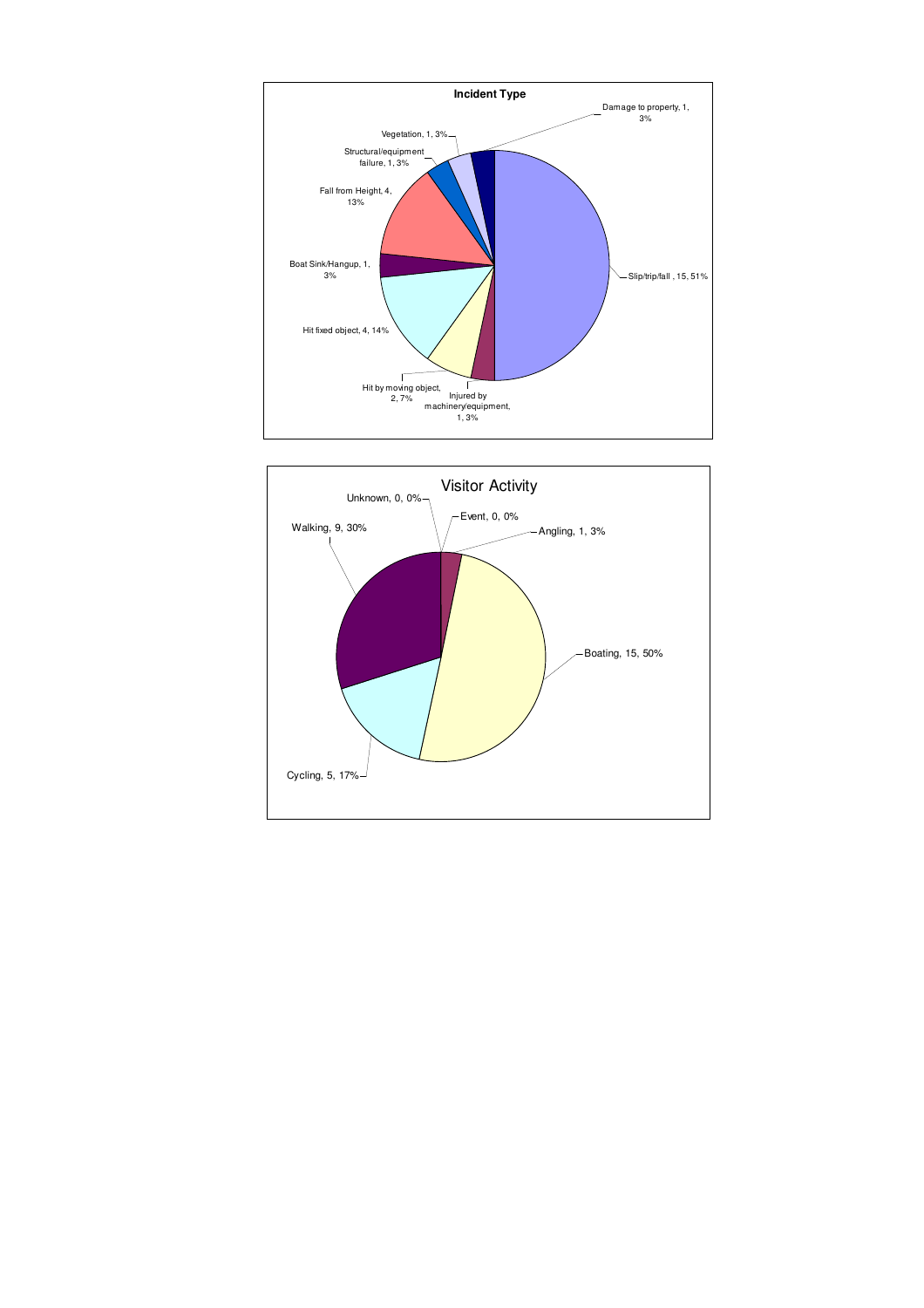# **APPENDIX 1B**

# **EMPLOYEE SAFETY STATISTICS**

#### **LOST TIME INCIDENTS**

The following lost time injuries were reported since the last Board Report:

**24/8/2009, 1-3 day LTI – Kirkhouse Green, New Junction Canal, Yorkshire** - BW operative Steven Horsfield was helping to offload some collected refrigerators to a storage site when a shard of glass pierced his leg. This glass was between the gap of the drop sides of the vehicle. The team was unaware of any glass in the debris load. It seems that it was hidden among other debris and moved during transit. The learning points have been to segregate waste types particularly where one type requires manual handling. For general waste with the potential for hidden hazards utilise mechanical means of loading/ unloading.

**17/9/2009, 1-3 day LTI - Little Venice Pool, London**. BW operative Peter Andrews was clearing leaves from the pathway around Little Venice. When bending down to pick up the leaves he injured his back. The activity was not particularly strenuous and should not have resulted in the level of injury sustained. The Peter has been referred to our occupational health specialist.

**7/10/2009 – Reportable Over 3 Day injury - Ashby Canal, West Midlands**. BW operative Paul Baldwin was raking debris as part of a dredging operation when he scratched his arm on a Blackthorn hedge. The scratch deteriorated and despite treatment with antibiotics it resulted in complications which required hospital treatment. We are drafting an internal safety alert to raise awareness of the serious consequences of a seemingly minor injury

**8/10/2009 – Reportable Over 3 Day injury - Ellesmere Depot, W&BC.** BW operative Geoff Armstrong was loading up the flat back wagon with four 25kg bags of lime cement and carrying over a distance of 10m and injured his right side of his torso. He attempted to carry on working, but found the pain too severe so returned to the depot and went to see local GP who advised that he take a few days off to rest the injury.

A serious road traffic incident involved 2 employees of BW Scotland. The employees were on their way to work in a BW vehicle when it happened, such incidents are not RIDDOR reportable. On 21/10/2009 - 2 of our seasonal employees Gavin Wynne and Kate Darling were involved in a road traffic accident at Broxburn, when another vehicle hit them from behind. When Gavin and Kate got out of the vehicle to speak to the car driver, he was non-cooperative and swapped places with his passenger and drove away from the scene.

The BW vehicle was on an incline and began to roll. When Kate attempted to halt the vehicle she was crushed against a wall. Kate was taken to Edinburgh Royal Infirmary with a broken collar bone and a fractured pelvis. Police investigations are continuing into hit and run aspects of the incident. BW's internal investigation is ongoing and will not be concluded until after Kate is discharged on 7<sup>th</sup> November and we have the opportunity to interview her.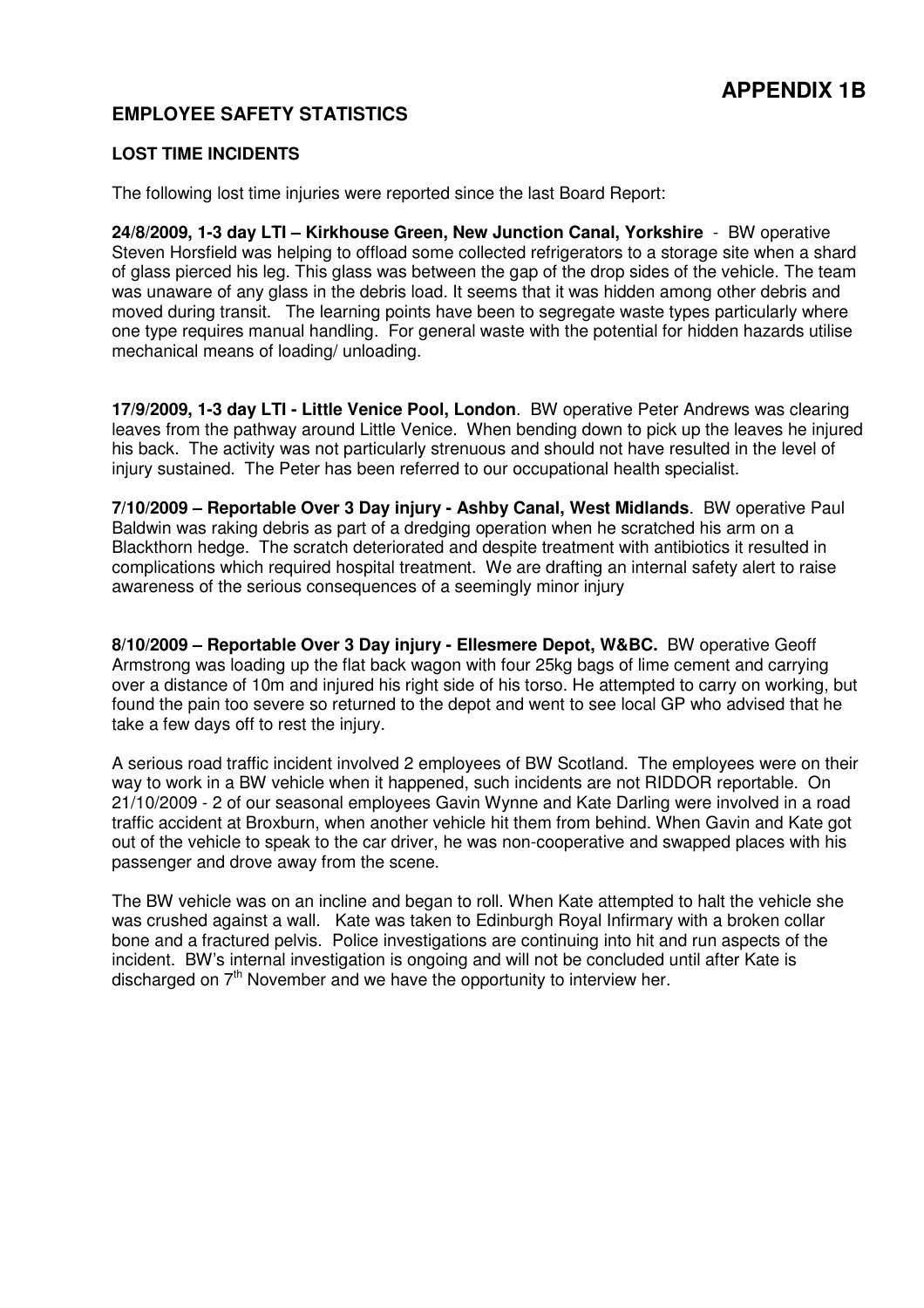